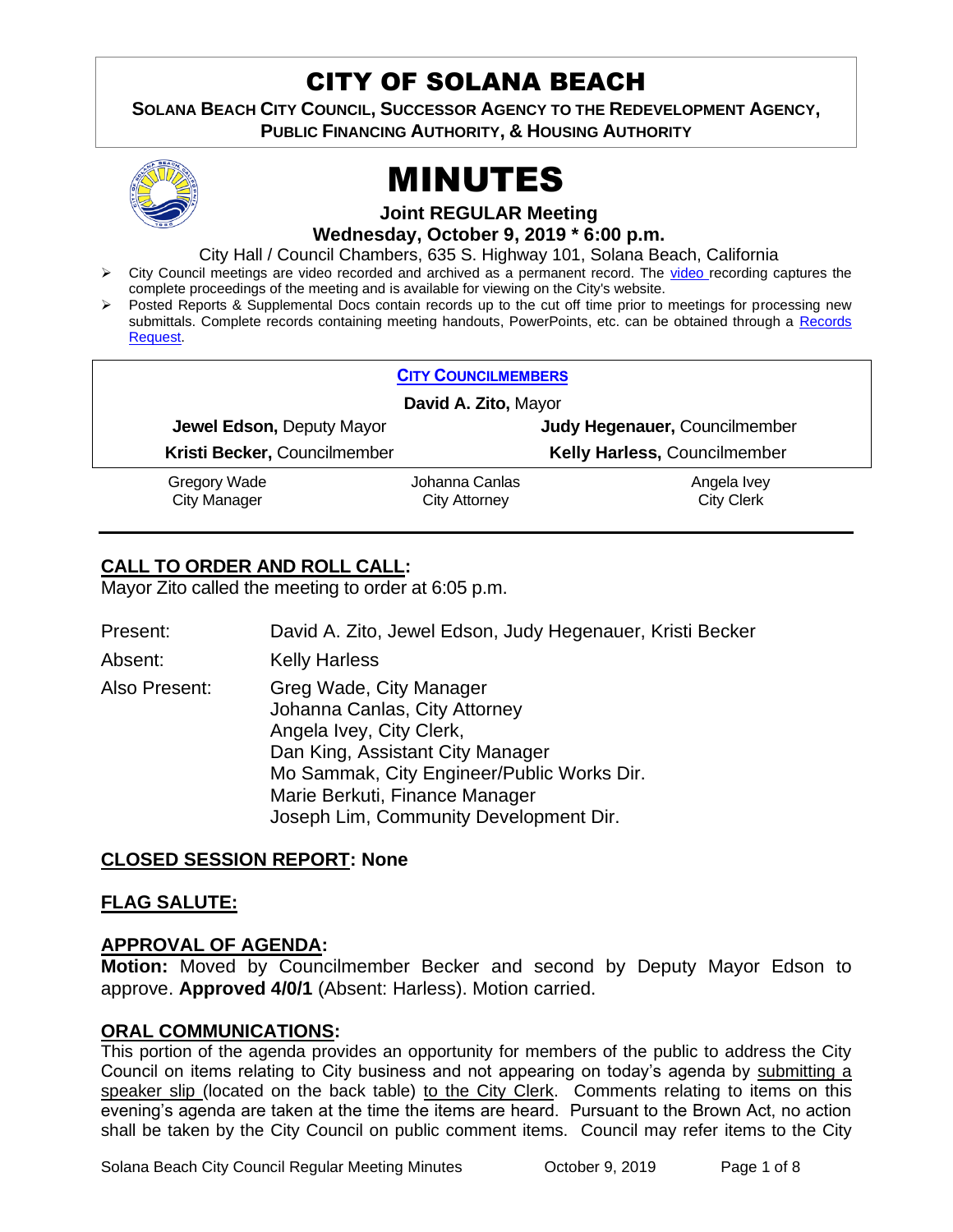Manager for placement on a future agenda. The maximum time allotted for each presentation is THREE MINUTES (SBMC 2.04.190). Please be aware of the timer light on the Council Dais.

Terri-Ann Skelly, San Dieguito Alliance, said she is a mother of 3 sons and a public health educator. She submitted a handout and spoke about the vaping hospitalizations information from the Center for Disease Control and the Food and Drug Administration, the 1,080 lung injury cases and 18 deaths reported from e-cigarettes and vaping products, the additive of THC, 70% of patients were male and 80% were under 35 years old, and requested that Council consider adopting an ordinance banning vaping devices and flavored tobacco products.

# **COUNCIL COMMUNITY ANNOUNCEMENTS / COMMENTARY:**

*An opportunity for City Council to make brief announcements or report on their activities. These items are not agendized for official City business with no action or substantive discussion.* 

# **A. CONSENT CALENDAR:** (Action Items) (A.1. - A.7.)

Items listed on the Consent Calendar are to be acted in a single action of the City Council unless pulled for discussion. Any member of the public may address the City Council on an item of concern by submitting to the City Clerk a speaker slip (located on the back table) before the Consent Calendar is addressed. Those items removed from the Consent Calendar by a member of the Council will be trailed to the end of the agenda, while Consent Calendar items removed by the public will be discussed immediately after approval of the Consent Calendar.

# **A.1. Register Of Demands.** (File 0300-30)

Recommendation: That the City Council

1. Ratify the list of demands for September 14 – September 20, 2019.

# [Item A.1. Report \(click here\)](https://solanabeach.govoffice3.com/vertical/Sites/%7B840804C2-F869-4904-9AE3-720581350CE7%7D/uploads/Item_A.1._Report_(click_here)_10-09-19_-_O.pdf)

**Motion:** Moved by Deputy Mayor Edson and second by Councilmember Becker to approve. **Approved 4/0/1** (Absent: Harless). Motion carried.

# **A.2. General Fund Adopted Budget for Fiscal Year 2019-2020 Changes.** (File 0330-30)

Recommendation: That the City Council

1. Receive the report listing changes made to the Fiscal Year 2019-2020 General Fund Adopted Budget.

# [Item A.2. Report \(click here\)](https://solanabeach.govoffice3.com/vertical/Sites/%7B840804C2-F869-4904-9AE3-720581350CE7%7D/uploads/Item_A.2._Report_(click_here)_10-09-19_-_O.pdf)

**Motion:** Moved by Deputy Mayor Edson and second by Councilmember Becker to approve. **Approved 4/0/1** (Absent: Harless). Motion carried.

# **A.3. Emergency Storm Drainpipe Repairs in the Solana Beach Towne Centre Update No. 9.** (File 0850-40)

Recommendation: That the City Council

1. Receive Update No. 9 and provide further direction, if necessary.

[Item A.3. Report \(click here\)](https://solanabeach.govoffice3.com/vertical/Sites/%7B840804C2-F869-4904-9AE3-720581350CE7%7D/uploads/Item_A.3._Report_(click_here)_10-09-19_-_O.pdf)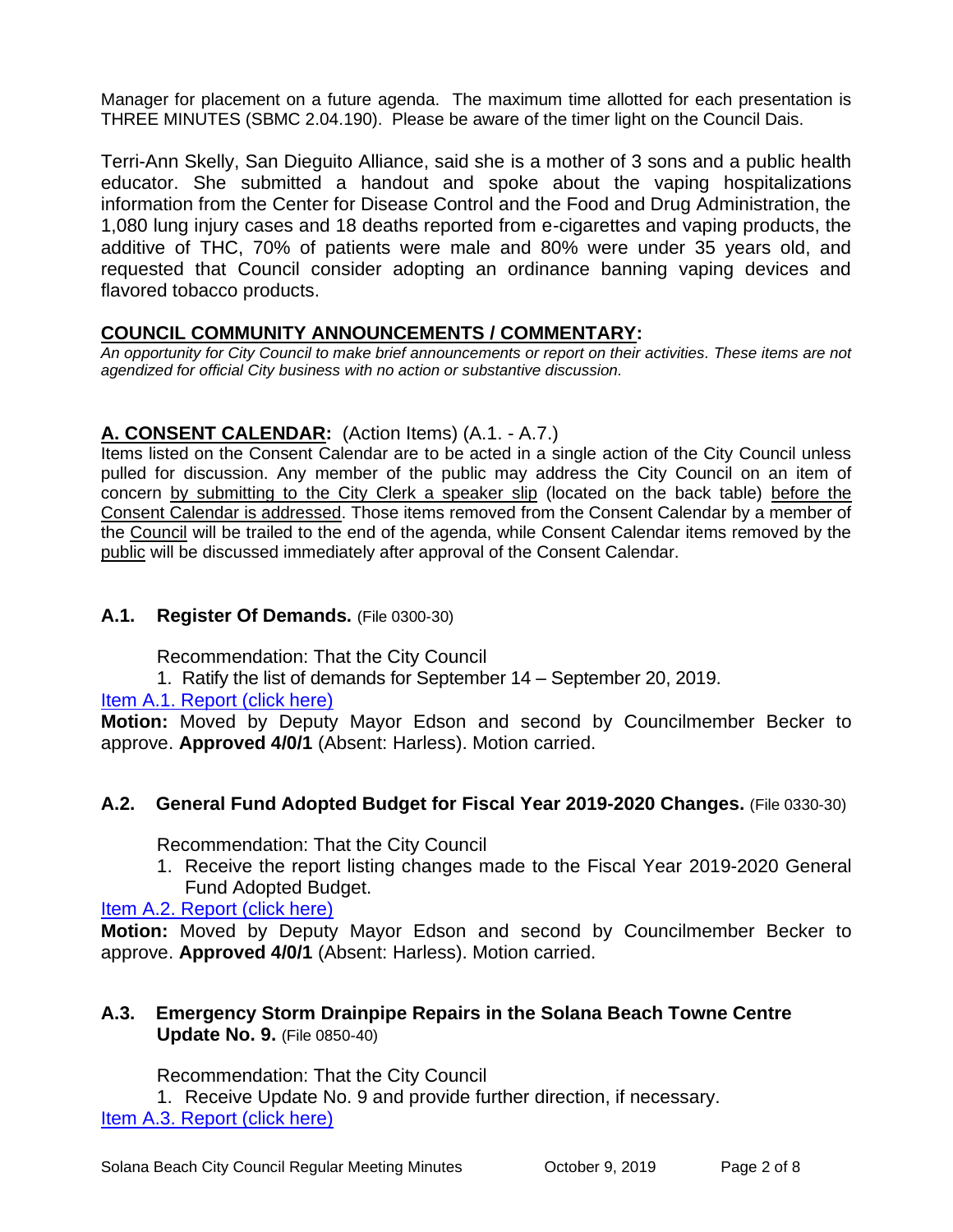**Motion:** Moved by Deputy Mayor Edson and second by Councilmember Becker to approve. **Approved 4/0/1** (Absent: Harless). Motion carried.

# **A.4. Caltrans Grant Application for Safe Routes to School Master Plan.** (File 0390-34)

Recommendation: That the City Council

- 1. Adopt **Resolution 2019-131**:
	- a. Authorizing the City Manager to submit an application to Caltrans for the Sustainable Communities Transportation grant funding, in the amount of \$220,000, for the preparation of Safe Routes to School Master Plan of which \$165,000 is a request for grant funds and the remaining \$55,000 would be matching funds provided by the City.
	- b. Agreeing that if a grant award is made by Caltrans to fund the preparation of a Safe Routes to School Master Plan through the Sustainable Communities Transportation Grant Program, the City of Solana Beach commits to providing \$55,000 in matching funds.
	- c. Authorizing the City Manager to accept the grant funds, execute any agreements required on behalf of the City and complete the Project.

# [Item A.4. Report \(click here\)](https://solanabeach.govoffice3.com/vertical/Sites/%7B840804C2-F869-4904-9AE3-720581350CE7%7D/uploads/Item_A.4._Report_(click_here)_10-09-19_-_O.pdf)

**Motion:** Moved by Deputy Mayor Edson and second by Councilmember Becker to approve. **Approved 4/0/1** (Absent: Harless). Motion carried.

# **A.5. Minutes of the City Council.**

Recommendation: That the City Council

1. Approve the Minutes of the City Council Meeting held June 26, 2019.

Approved Minutes [http://www.ci.solana-beach.ca.us/index.asp?SEC=F0F1200D-21C6-4A88-8AE1-0BC07C1A81A7&Type=B\\_BASIC](http://www.ci.solana-beach.ca.us/index.asp?SEC=F0F1200D-21C6-4A88-8AE1-0BC07C1A81A7&Type=B_BASIC) **Motion:** Moved by Deputy Mayor Edson and second by Councilmember Becker to approve. **Approved 4/0/1** (Absent: Harless). Motion carried.

# **A.6. Glencrest Drive Vertical Realignment – Notice of Completion.** (File 0820-75)

Recommendation: That the City Council

# 1. Adopt **Resolution 2019-134**:

- a. Accepting as complete the Glencrest Drive Vertical Realignment Project, Bid No. 2019-03, constructed by Portillo Concrete.
- b. Authorizing the City Clerk to file a Notice of Completion.
- c. Authorizing an appropriation of \$54,873, to be reimbursed by Santa Fe Irrigation District, into the Reimbursement Agreement Revenue Account for Capital Projects in the City CIP fund.
- d. Authorizing the City Treasurer to amend the Fiscal Year 2019/20 Adopted Budget accordingly.

# [Item A.6. Report \(click here\)](https://solanabeach.govoffice3.com/vertical/Sites/%7B840804C2-F869-4904-9AE3-720581350CE7%7D/uploads/Item_A.6._Report_(click_here)_10-09-19_-_O.pdf)

**Motion:** Moved by Deputy Mayor Edson and second by Councilmember Becker to approve. **Approved 4/0/1** (Absent: Harless). Motion carried.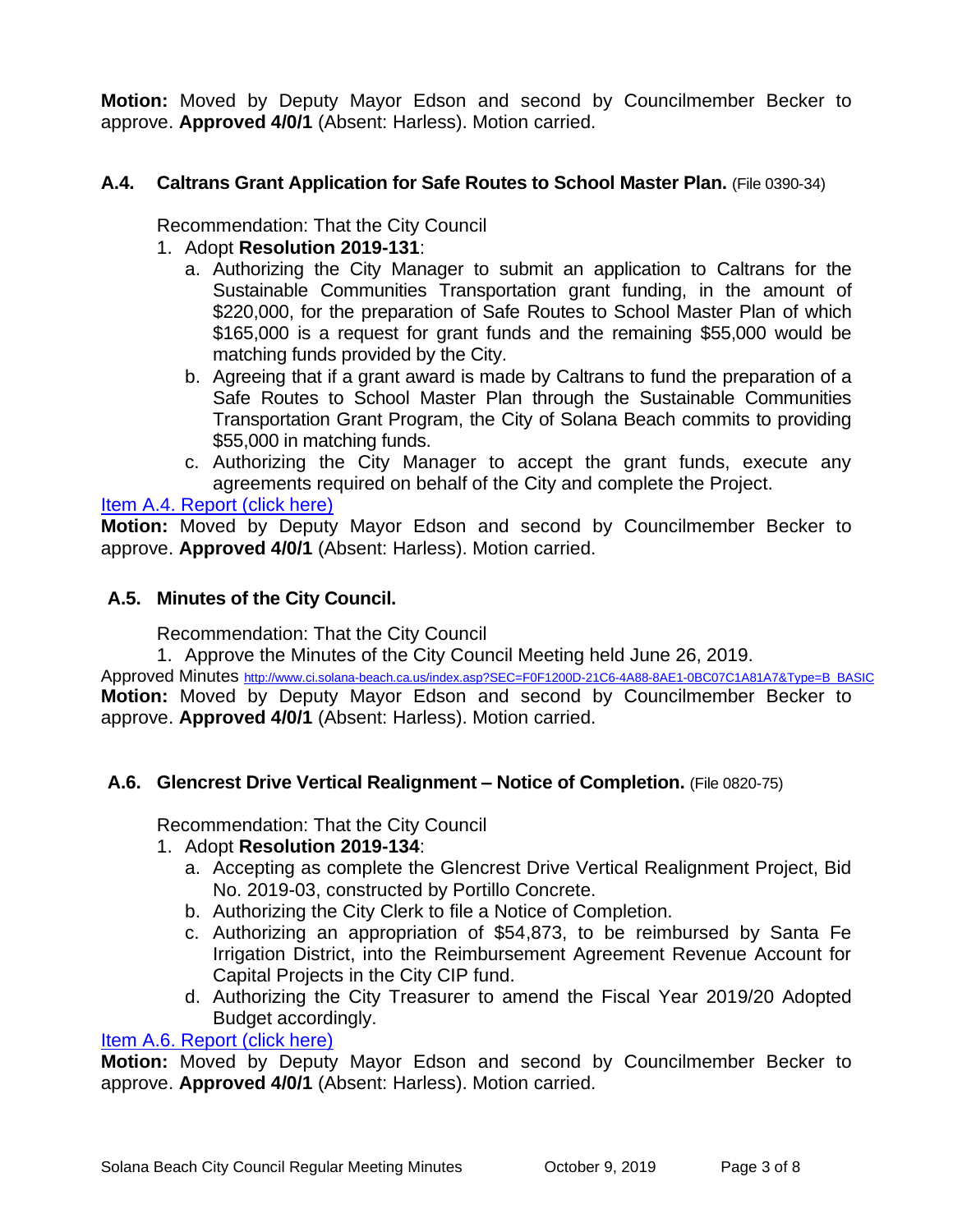# **A.7. Public Works Dump Truck Replacement Purchase** (File 0370-26)

Recommendation: That the City Council

- 1. Adopt **Resolution 2019-117**:
	- a. Approving the purchase of a 2020 Ford Super Duty F-350 for \$63,047.
	- b. Authorizing an appropriation of \$63,047 from the Asset Replacement Reserve Fund into the Asset Replacement Public Works Vehicle Expenditure account.
	- c. Authorizing the City Treasurer to amend the FY 2019/2020 Adopted Budget accordingly.

# [Item A.7. Report \(click here\)](https://solanabeach.govoffice3.com/vertical/Sites/%7B840804C2-F869-4904-9AE3-720581350CE7%7D/uploads/Item_A.7._Report_(click_here)_10-09-19_-_O.pdf)

**Motion:** Moved by Deputy Mayor Edson and second by Councilmember Becker to approve. **Approved 4/0/1** (Absent: Harless). Motion carried.

# **C. STAFF REPORTS**: (C.2., C.1.)

*Submit speaker slips to the City Clerk.*

**C.2. Community Choice Aggregation (CCA) Joint Powers Authority (JPA) Formation** (File 1010-40)

Recommendation: That the City Council

- 1. Approve **Resolution 2019-136** approving the CEA JPA agreement authorizing Solana Beach to participate in CEA.
- 2. Appoint a primary and alternate JPA Board Member.:
- [Item C.2. Report \(click here\)](https://solanabeach.govoffice3.com/vertical/Sites/%7B840804C2-F869-4904-9AE3-720581350CE7%7D/uploads/Item_C.2._Report_(click_here)_10-09-19_-_O.pdf)

[Item C.2. Staff Report Update 1 \(click here\)](https://solanabeach.govoffice3.com/vertical/Sites/%7B840804C2-F869-4904-9AE3-720581350CE7%7D/uploads/C.2._SR_Update_1-_CCA_JPA_Blue_Folder-O.pdf)

[Item C.2. Supplemental Docs \(updated 10-09 at 1:00pm\)](https://solanabeach.govoffice3.com/vertical/Sites/%7B840804C2-F869-4904-9AE3-720581350CE7%7D/uploads/Item_C.2._Supplemental_Docs_(10-9_at_1pm).pdf)

*Posted Reports & Supplemental Docs contain records up to the cut off time, prior to the start of the meeting, for processing new submittals. The final official record containing handouts, PowerPoints, etc. can be obtained through a Records Request to the City Clerk's Office.*

Greg Wade, City Manager, introduced the item.

Dan King, Assistant City Manager, presented a PowerPoint (on file).

Del Mar Councilmember Dwight Worden spoke the possibilities of exercising local control over energy, Solana Beach being a pioneer in this field, the ability to bring a greener energy to local communities at competitive costs, that he worked on the JPA agreement, and felt comfortable and looked forward to proceeding with the partnership.

Council and Councilmember Worden discussed the Del Mar City Council meeting, that some public speakers stated concerns about risk and the need for further study, that Councilmember Gaasterland voted no and said that even though she liked the idea of the CEA she did not think it prudent to move forward at this time, and the vote was 4/1.

Carlsbad Councilmember Cori Schumacher spoke about her support, that she had worked in Solana Beach for 7 years, witnessed Solana Beach leading the way on many issues including the undergrounding of the rail tracks, engaging in an innovative collaboration between cities, and appreciation for the leadership.

Lane Sharman spoke about many ideas, the risks of management, financial, and operations, diversifying the risk, increased opportunities of this collaboration, and suggested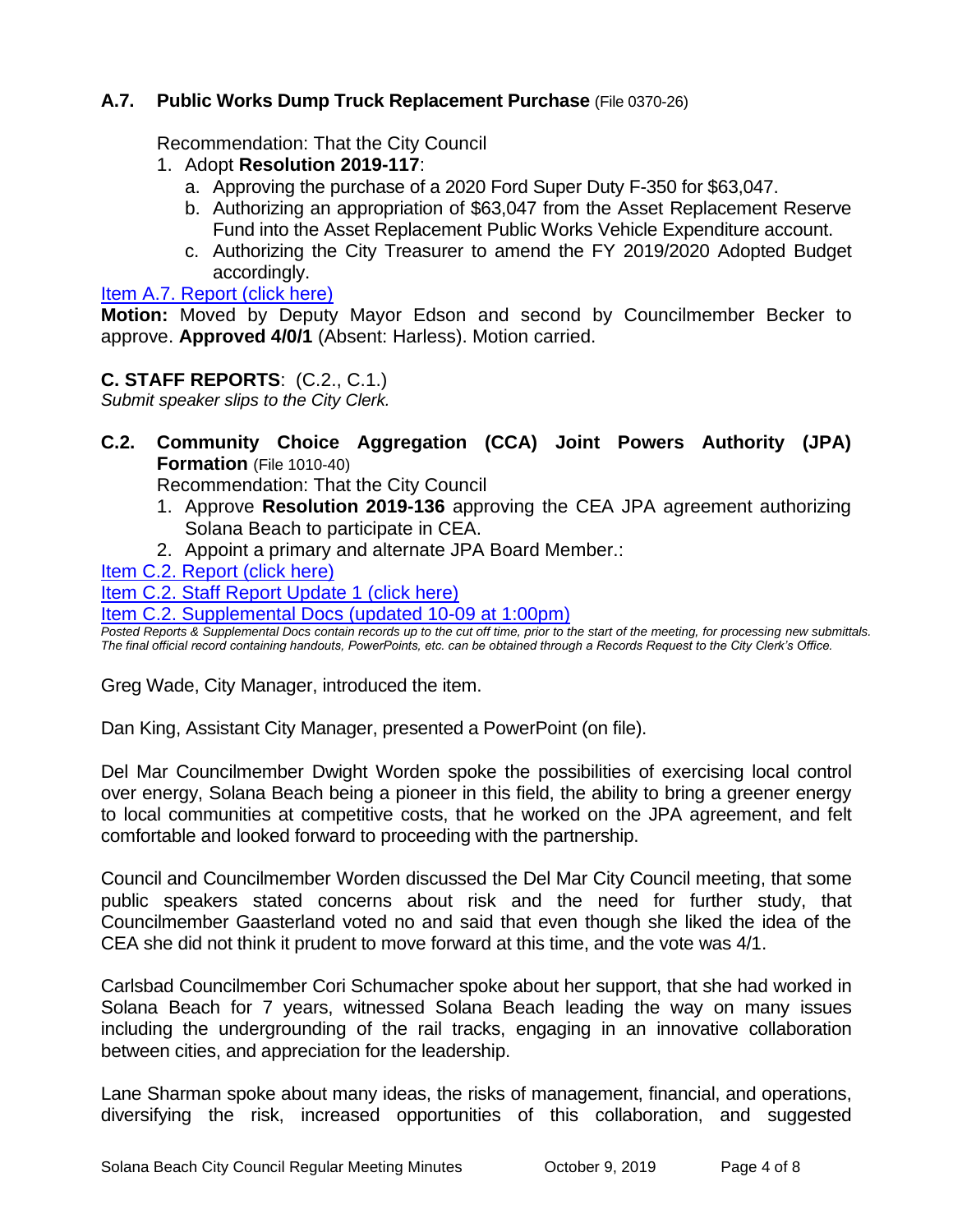development of a business plan, that the San Diego Energy District's business plan was called the Strategic De-carbonization Plan, his request for a letter of interest to seek funds on the cities' behalf for the startup process, and resource adequacy.

Council and Staff discussed meetings, potential exposure, startup costs, that estimates for the four north coastal cities was about 1.2 million for startup costs, that mailings were not required for Solana Beach but would be done to inform residents, that the alternate appointees would participate but could not vote, the increase of the PCIA annually, that it was estimated to take 2-4 years to recover, whether Solana Beach could begin to carry over some costs over to the JPA that were borne on behalf of the region, that SEA's startup costs had been reimbursed to the City, and some ongoing regulatory administrative costs outstanding were approximately \$300,000.

Council continued discussion regarding appointments, Mayor Zito's interest in being an alternate, Councilmember Becker's interest in serving, and Councilmember Hegenauer's interest in serving as a primary or alternate.

**Motion:** Moved by Councilmember Becker and second by Councilmember Hegenauer to approve. **Approved 4/0/1** (Absent: Harless). Motion carried.

**Motion:** Moved by Councilmember Hegenauer and second by Deputy Mayor Edson to appointed members: Primary-Kristi Becker, Alternate-Judy Hegenauer. **Approved 4/0/1**  (Absent: Harless). Motion carried.

# **C.1. Quarterly Investment Report.** (File 0350-44)

Recommendation: That the City Council

1. Accepts and Files the Cash and Investment Report for the quarter ended June 30, 2019.

#### [Item C.1. Report \(click here\)](https://solanabeach.govoffice3.com/vertical/Sites/%7B840804C2-F869-4904-9AE3-720581350CE7%7D/uploads/Item_C.1._Report_(click_here)_10-09-19_-_O.pdf)

*Posted Reports & Supplemental Docs contain records up to the cut off time, prior to the start of the meeting, for processing new submittals. The final official record containing handouts, PowerPoints, etc. can be obtained through a Records Request to the City Clerk's Office.*

Greg Wade, City Manager, introduced the item.

Jenny Lynkiewicz, Chandler Asset Investments, presented a PowerPoint (on file).

# **B. PUBLIC HEARINGS:** (B.1. – B.2.)

This portion of the agenda provides citizens an opportunity to express their views on a specific issue as required by law after proper noticing by submitting a speaker slip (located on the back table) to the City Clerk. After considering all of the evidence, including written materials and oral testimony, the City Council must make a decision supported by findings and the findings must be supported by substantial evidence in the record. An applicant or designee(s) for a private development/business project, for which the public hearing is being held, is allotted a total of fifteen minutes to speak, as per SBMC 2.04.210. A portion of the fifteen minutes may be saved to respond to those who speak in opposition. All other speakers have three minutes each. Please be aware of the timer light on the Council Dais.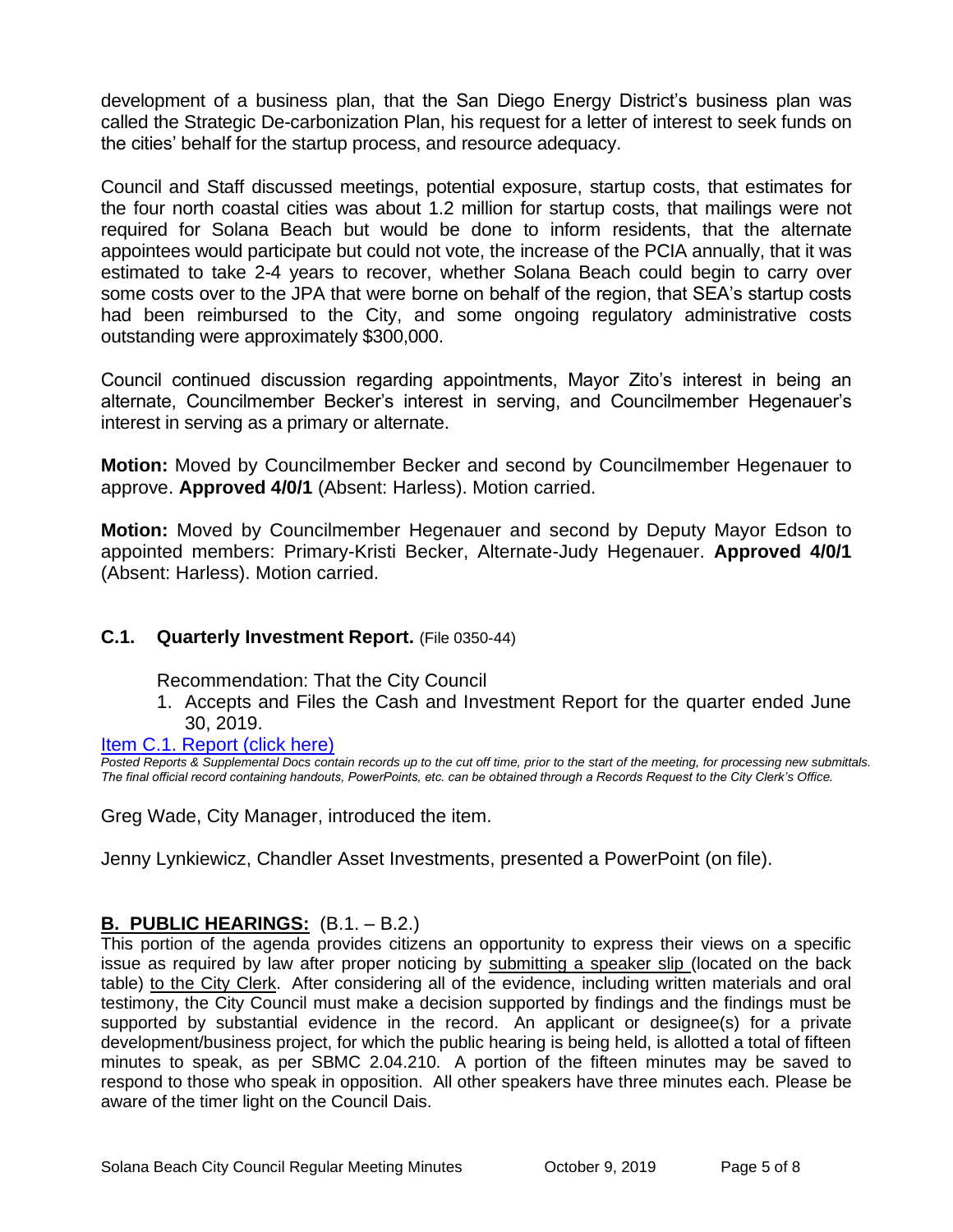# **B.1. Public Hearing: 431 Marview, Applicant: John Freis, Case 17-18-23.**

(File 0600-40)

The revised Conceptual Landscape Plan meets the minimum objective requirements under the SBMC Chapter 17.56 and may be found consistent with the Development Review Permit. Therefore, Staff recommends that the City Council:

- 1. Conduct the Public Hearing: Open the Public Hearing, Report Council Disclosures, Receive Public Testimony, and Close the Public Hearing.
- 2. If the City Council approves the conceptual landscape plan, find that City Council Condition D.1. of Resolution 2019-106 has been satisfied for the associated DRP/SDP at 431 Marview Lane, Solana Beach.

# [Item B.1. Report \(click here\)](https://solanabeach.govoffice3.com/vertical/Sites/%7B840804C2-F869-4904-9AE3-720581350CE7%7D/uploads/Item_B.1._Report_(click_here)_10-09-19_-_O.pdf)

*Posted Reports & Supplemental Docs contain records up to the cut off time, prior to the start of the meeting, for processing new submittals. The final official record containing handouts, PowerPoints, etc. can be obtained through a Records Request to the City Clerk's Office.*

Greg Wade, City Manager, introduced the item, and stated that the item was heard and approved on July 10<sup>th</sup> and was returning for the landscape plan approval.

Katie Benson, Associate Planner, presented a PowerPoint (on file) reviewing the submitted landscape plan.

Mayor Zito opened the public hearing.

Council disclosures.

**Motion:** Moved by Councilmember Becker and second by Councilmember Hegenauer to close the public hearing. **Approved 4/0/1** (Absent: Harless). Motion carried.

**Motion:** Moved by Deputy Mayor Edson and second by Councilmember Hegenauer to approve. **Approved 4/0/1** (Absent: Harless). Motion carried.

#### **B.2. Public Hearing: 424 Pacific Avenue, Applicant: Devin Piscitelli, Case 17-18-22.** (File 0600-40)

The proposed project meets the minimum zoning requirements under the SBMC, may be found to be consistent with the General Plan and may be found, as conditioned, to meet the discretionary findings required as discussed in this report to approve a Development Review Permit (DRP) and Structure Development Permit (SDP). Therefore, Staff recommends that the City Council:

- 1. Conduct the Public Hearing: Open the Public Hearing, Report Council Disclosures, Receive Public Testimony, and Close the Public Hearing.
- 2. Find the project exempt from the California Environmental Quality Act pursuant to Section 15303 of the State CEQA Guidelines; and
- 3. If the City Council makes the requisite findings and approves the project, adopt **Resolution 2019-128** conditionally approving a DRP, SDP, and VAR to demolish a single-family residence, construct a replacement two-story, single-family residence built above partially subterranean garage and basement, and perform associated site improvements at 424 Pacific Ave, Solana Beach.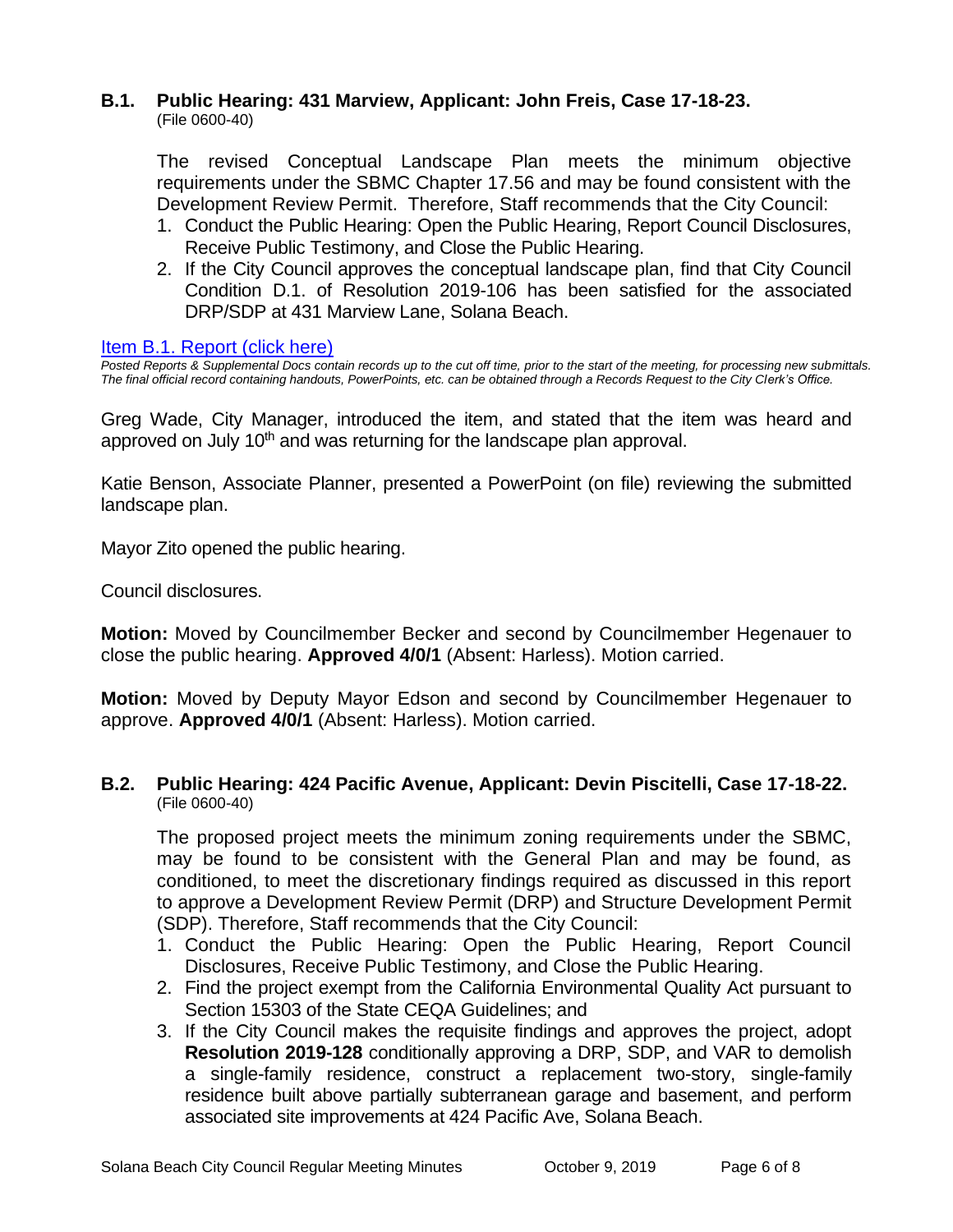[Item B.2. Report \(click here\)](https://solanabeach.govoffice3.com/vertical/Sites/%7B840804C2-F869-4904-9AE3-720581350CE7%7D/uploads/Item_B.2._Report_(click_here)_10-09-19_-_O.pdf)

[Item B.2. Supplemental Docs \(Updated 10-9 at 8:30am\)](https://solanabeach.govoffice3.com/vertical/Sites/%7B840804C2-F869-4904-9AE3-720581350CE7%7D/uploads/Item_B.2._Supplemental_Docs_(10-9_at_8am)_-_O.pdf)

*Posted Reports & Supplemental Docs contain records up to the cut off time, prior to the start of the meeting, for processing new submittals. The final official record containing handouts, PowerPoints, etc. can be obtained through a Records Request to the City Clerk's Office.*

Greg Wade, City Manager, introduced the item.

Katie Benson, Associate Planner, presented a PowerPoint (on file).

Mayor Zito opened the public hearing.

Council disclosures.

Council and Staff discussed that the applicant was requesting a variance to maintain the existing wall in the public right-of-way, that the current location of the wall would require an encroachment permit due the location in the right-of-way, that the variance request was for the height of the existing wall in its location since it did not conform with height regulations for walls in the right-of-way, that without the variance the engineering condition would require the removal of the wall from the right-of-way, and that the City had and could issue encroachment permits for walls in the right-of-way that met regulations.

Jennifer Bolin, Architect, presented two PowerPoints (on file). She said that they reviewed surrounding two-story homes' character and heights in the area, sent out mailings in November 2018 about plans for any concerns that neighbors might raise, they received a request and made the changes to reroute the drainage from a neighbor's site and maintain the site's drainage, and that she received a call this week from the neighbor to the east who wanted to verify the conformance with height and size as well as the east facing windows.

Ms.Bolin presented a second PowerPoint (on file) regarding the variance request, the wall's existence since 1949, and the reconstruction of a portion of the driveway.

David Schulman spoke about his support for the project and that the wall should not be required to be moved.

Council, Staff, and Applicant discussed requiring the wall on the north and west side to be in conformance with the Engineering department's recommendation, that a portion of the wall would be removed and built to conformance, that the portion of the wall that would remain if the variance was granted was around the trash enclosure and exceeded 42" solid.

Council discussed that the building structure and placement made the mass of the house appear large and out of character for the neighborhood, that the wall was compared to surrounding area fences that were light, lower, and see-through and could be easily removed for access to the right-of-way but were not the same as this thick solid wall, the beauty of the house design, the difficulty of being the first house in the area to move up to a second story impacting the scale of the neighborhood, issues regarding an encroachment permit at the wall's current location with a change in the height and type of structure, the neighborhood was changing and getting a bit large, that there were no concerns expressed by neighbors about the bulk and mass, some planting species options for the public walk area, and that the project was well articulated.